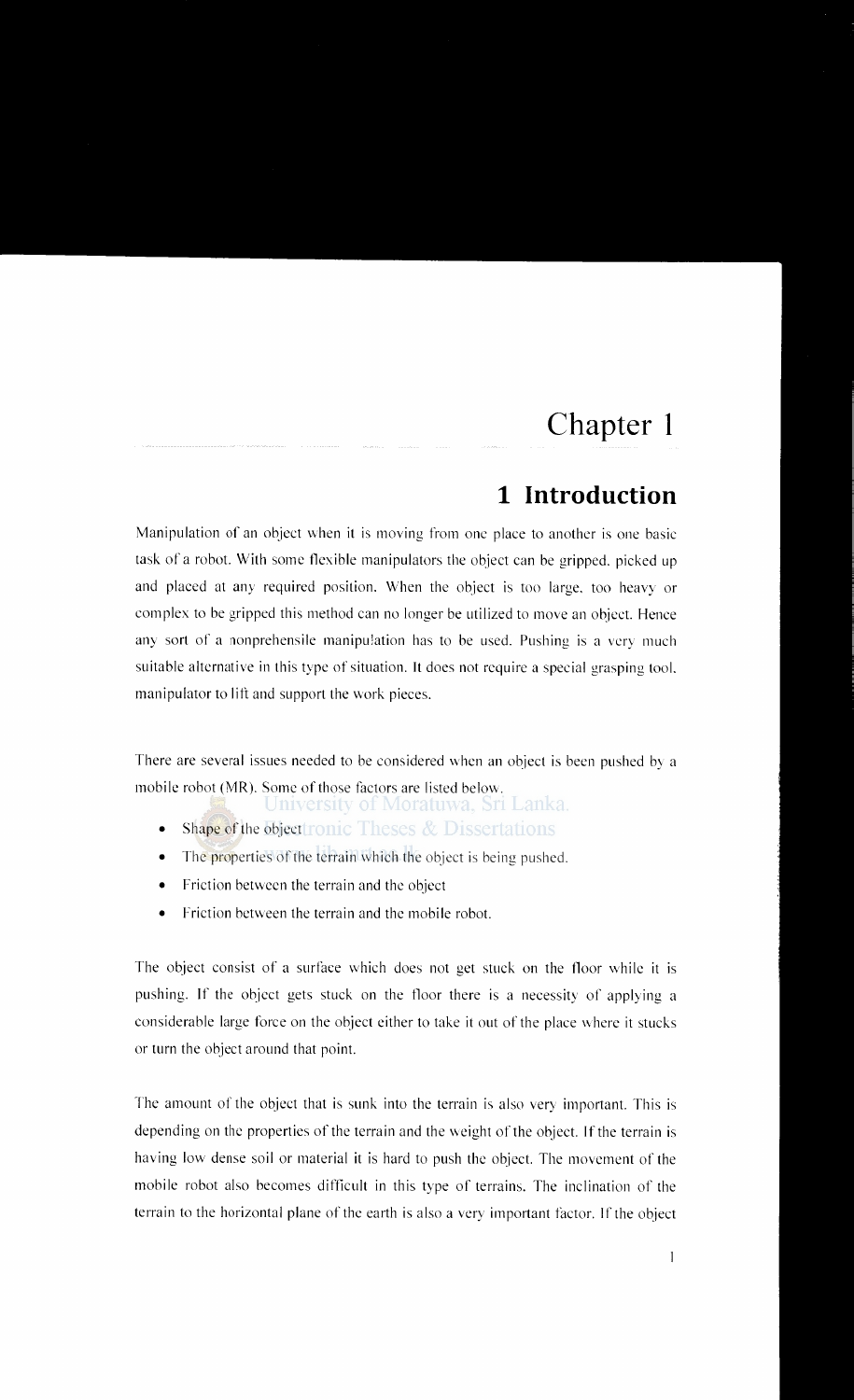is moving on a surface which climbs up, it is hard to push the object. On the other hand it is easy to push an object downwards. But the object is having a tendency to roll down along the terrain at this instance. If rolling occurs it is hard to monitor the object. So it becomes complex and have to use sensors to monitor the object.

This property of the terrain also leads to the friction force between the terrain and the object and that of the terrain and the mobile robot. Moving an object along a smooth surface needs less force than on a rough surface. Since the friction force between the terrain and the robot also changes with the roughness of the terrain slipping may occur on the wheels of the mobile robot.

### 1.1 Objective

When an object needs to be moved by pushing, there are lots of factors needed to be considered. One factor is the shape of the object. Another factor is the center of friction (COF) of the object that has to be moved. If we can identify the COF of the object we need to apply the force through a line which passes through the COF. If the terrain is homogeneous. the shape of the object is symmetrical and having equal density throughout the object it is easy to find the COF of the object using image processing techniques. But it is very difficult to find the COF ifthe object and terrain does not satisfy the above properties.

The objective of this research is to push any shaped object which can be pushed on a terrain. with approximately equal torque on both lett and right side motors of the mobile robot. This condition occurs when the COF of the pushing object lies on the symmetrical plane of the MR. The pulse width modulated waveforms used to drive the servo motors and the output of the optical encoder attached to the wheels are the only parameters used to achieve the above task. Only the torque exerted on each motor is used to find the force applied on the object and the output of the optical encoder attached to each wheels is used to get the distance travelled by each wheel. The combination of maximum motor driving torque of each wheel and the moving distance of each wheel is used to get the force applied on the object.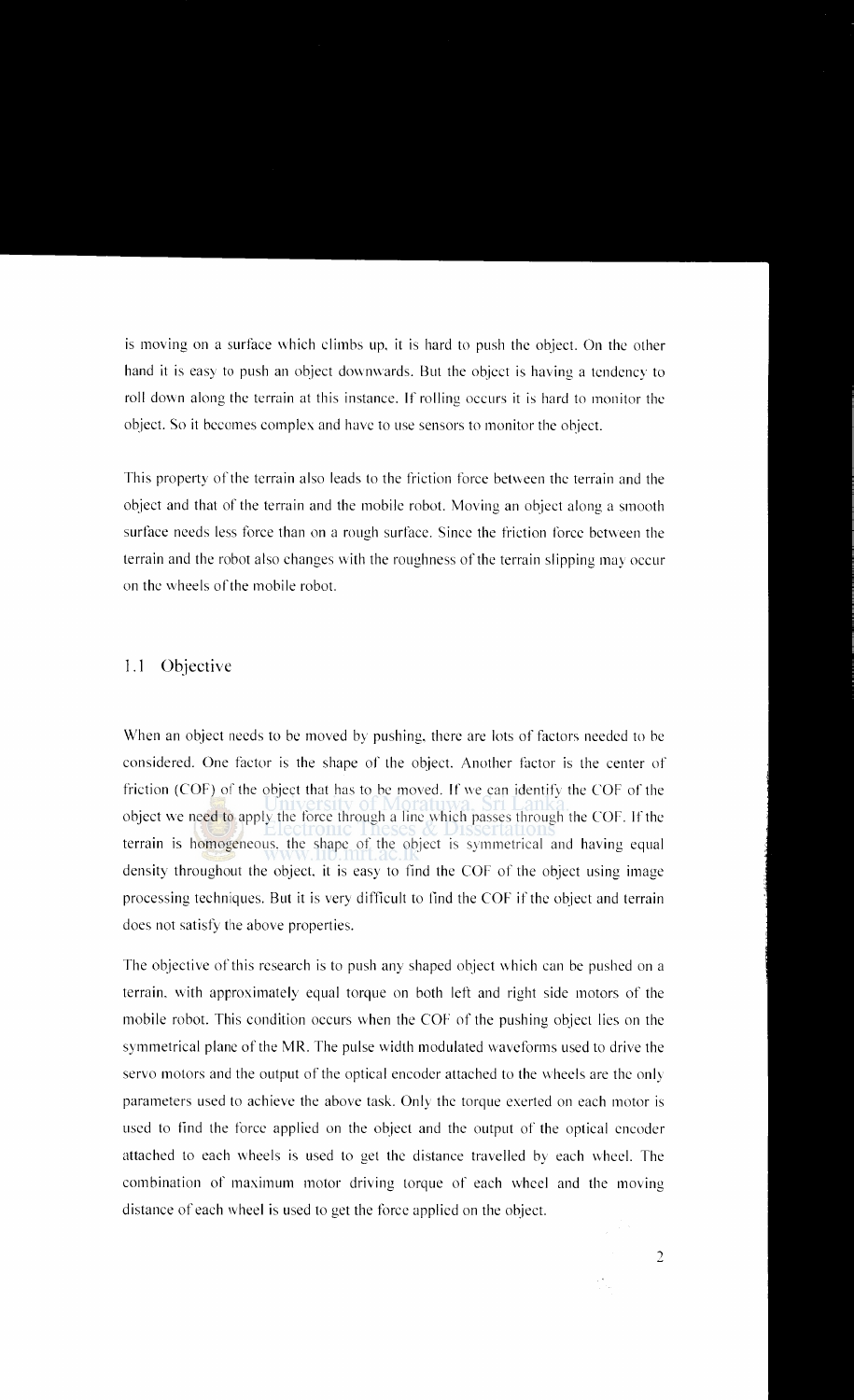#### 1.2 System Design

The MR base is constructed with a 1cm thick fiber platter. Two caster wheels are attached as the front wheels and two other wheels attached with Futaba servo motors are fixed as the back of the above mentioned platter. Two encoder wheels are attached to both driving wheels. Photo reflector ICs attached to the base. close to the wheel encoder are used to read the encoder pulses generated by white color grooves on the black color encoder wheel. A 30cmX 12cm plate made out of MDF board is attached in front. This plate acts as a pushing bar. Controlling the two DC servo motors and reading the encoder pulses are the main tasks of the main controller circuit specially designed for this MR.

#### 1.3 Background of Previous Research

In 1986 Mason[1] first presented research results on pushing a solid object by a manipulator. In his research he analyzed the mechanics of quasi-static pushing operations. This analysis showed the algorithm to determine the rotation direction (clockwise. counter clockwise) of a pushed object. \\hen the pressure distribution is unknown. He showed that the moving object by actively pushing with a manipulator is also flexible and mechanically less complex than pick- and-place. for planer positioning. This process does not require a special grasping tool and the manipulation lift is also not a must. In 1998 Brostf2] utilized the results of Mason[ I] to develop an analysis of grasping action with parallel jaw grippers. He analyzed the possible motion of an object being pushed by a fence to obtain the Push Stability Diagram too. Mani and Wilsonf3l used the Mason's rules to derive an Edge Stability Map which was used to orient polygonal objects. Peshkin and Sanderson  $[4][5]$  extended this analysis of pushing by attempting to solve the motion of the pushed object completely. The pushing operation has been utilized in many applications after these results obtained through the previous researches. Akella and Mason [6][7] studied the usc of pushing action to move any polygonal object from any initial configuration to any